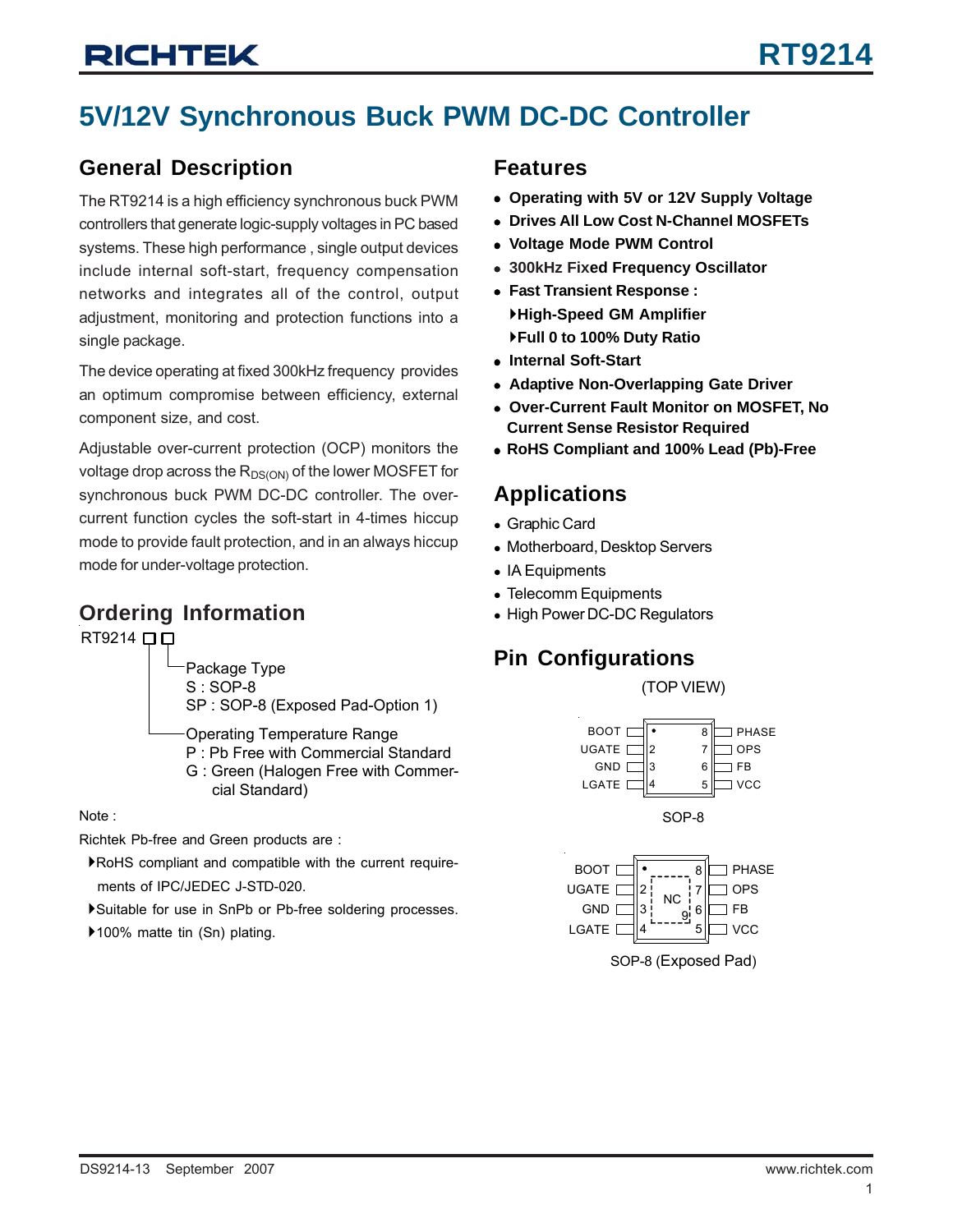## **Typical Application Circuit**



## **Functional Pin Description**

### **BOOT (Pin 1)**

Bootstrap supply pin for the upper gate driver. Connect the bootstrap capacitor between BOOT pin and the PHASE pin. The bootstrap capacitor provides the charge to turn on the upper MOSFET.

### **UGATE (Pin 2)**

Upper gate driver output. Connect to the gate of highside power N-Channel MOSFET. This pin is monitored by the adaptive shoot-through protection circuitry to determine when the upper MOSFET has turned off.

### **GND (Pin 3)**

Both signal and power ground for the IC. All voltage levels are measured with respect to this pin. Ties the pin directly to the low-side MOSFET source and ground plane with the lowest impedance.

### **LGATE (Pin 4)**

Lower gate drive output. Connect to the gate of low-side power N-Channel MOSFET. This pin is monitored by the adaptive shoot-through protection circuitry to determine when the lower MOSFET has turned off.

### **VCC (Pin 5)**

Connect this pin to a well-decoupled 5V or 12V bias supply. It is also the positive supply for the lower gate driver, LGATE.

### **FB (Pin 6)**

Switcher feedback voltage. This pin is the inverting input of the error amplifier. FB senses the switcher output through an external resistor divider network.

### **OPS (OCSET, POR and Shut-Down) (Pin 7)**

This pin provides multi-function of the over-current setting, UGATE turn-on POR sensing, and shut-down features. Connecting a resistor (ROCSET) between OPS and PHASE pins sets the over-current trip point.

Pulling the pin to ground resets the device and all external MOSFETs are turned off allowing the output voltage power rails to float.

This pin is also used to detect  $V_{IN}$  in power on stage and issues an internal POR signal.

### **PHASE (Pin 8)**

Connect this pin to the source of the upper MOSFET and the drain of the lower MOSFET.

### **NC [Exposed Pad (9)]**

No Internal Connection.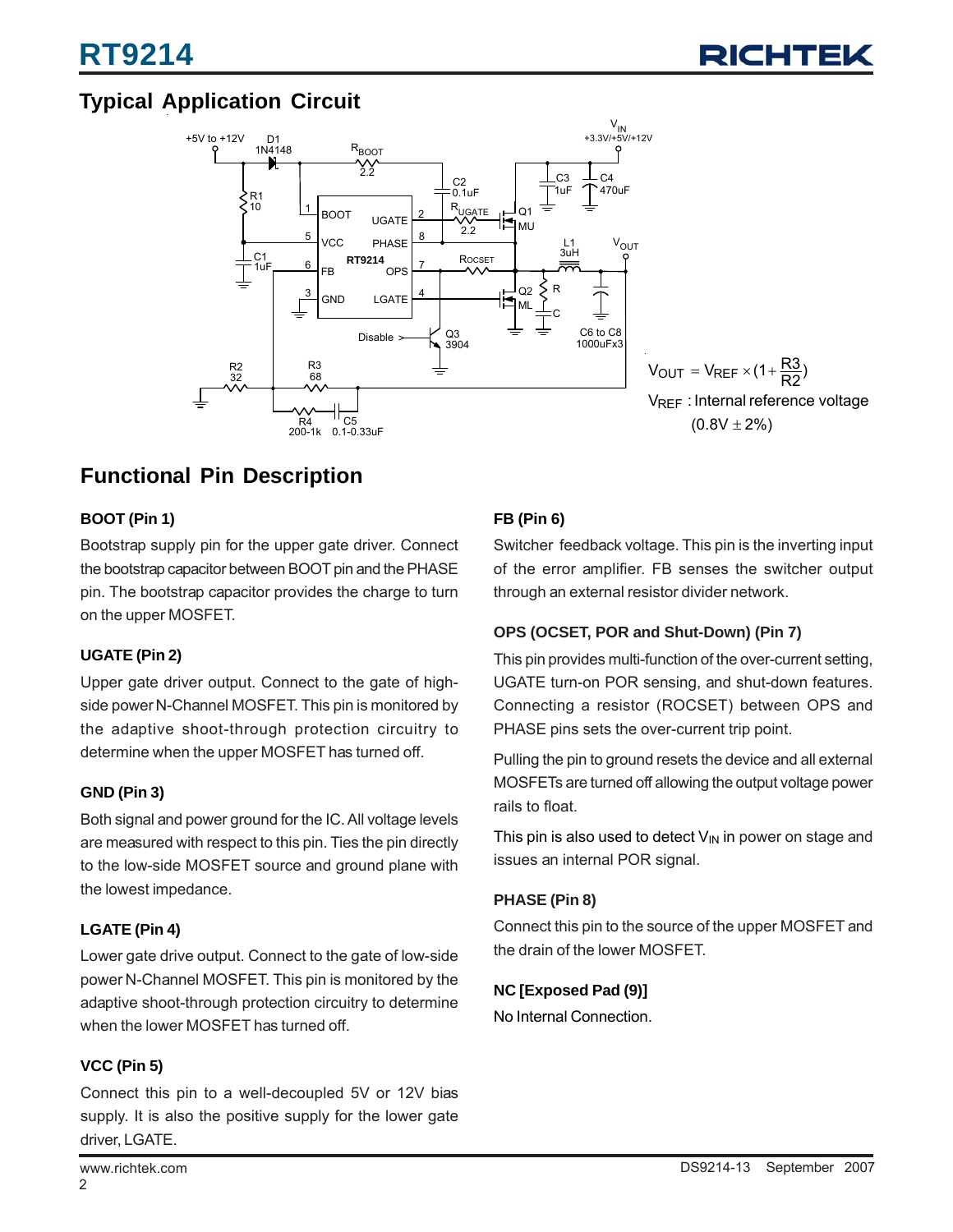### **Function Block Diagram**

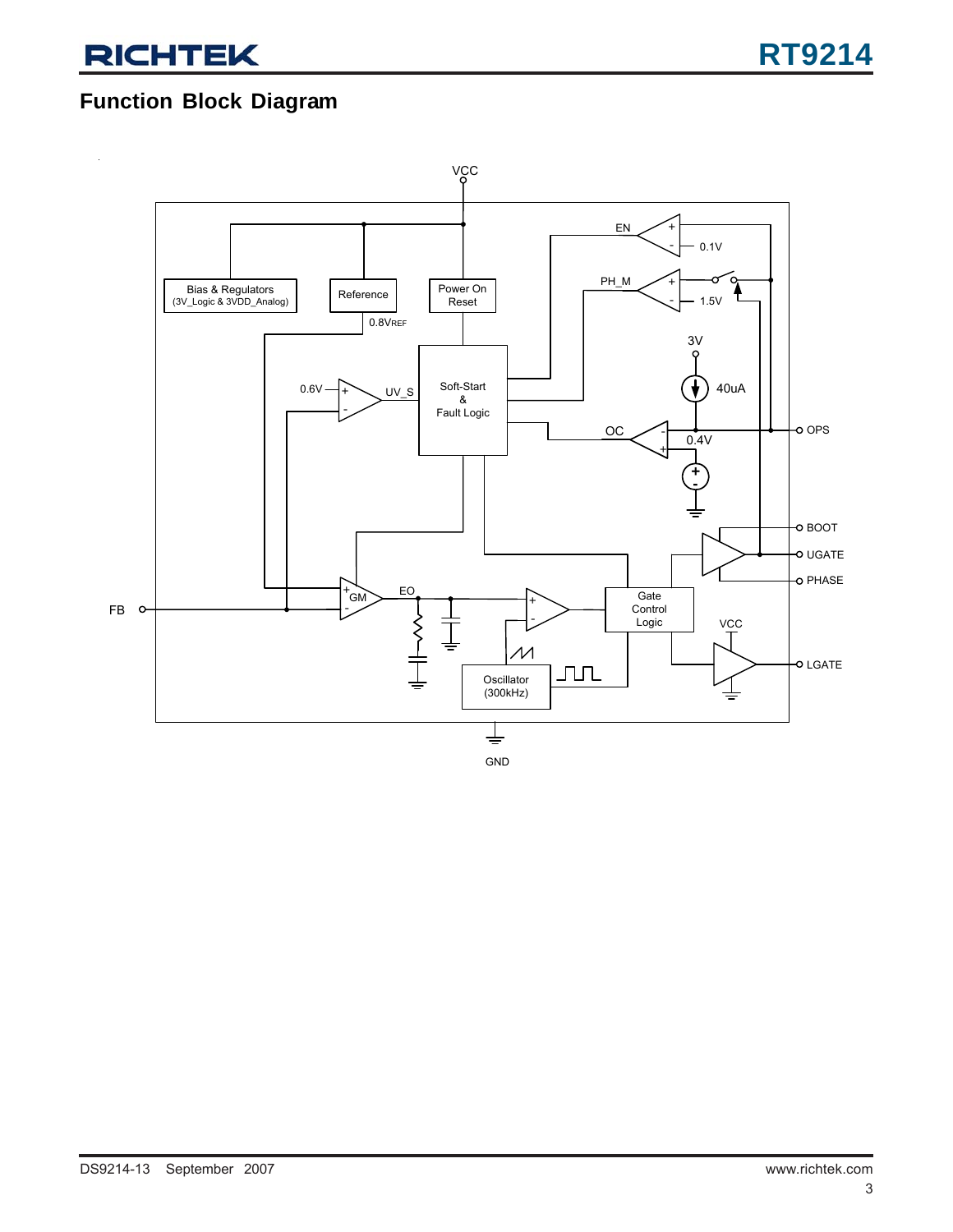## **Absolute Maximum Ratings** (Note 1)

| • PHASE to GND                                          |  |
|---------------------------------------------------------|--|
|                                                         |  |
|                                                         |  |
|                                                         |  |
| • BOOT to GND                                           |  |
|                                                         |  |
|                                                         |  |
|                                                         |  |
|                                                         |  |
|                                                         |  |
| • Power Dissipation, $P_D @ T_A = 25^{\circ}C$ (Note 4) |  |
|                                                         |  |
|                                                         |  |
| • Package Thermal Resistance                            |  |
|                                                         |  |
|                                                         |  |
|                                                         |  |
|                                                         |  |
|                                                         |  |
| • ESD Susceptibility (Note 2)                           |  |
|                                                         |  |
|                                                         |  |

## **Recommended Operating Conditions** (Note 3)

### **Electrical Characteristics**

( $V_{CC}$  = 5V/12V, T<sub>A</sub> = 25°C, unless otherwise specified)

| <b>Parameter</b>                     | Symbol                                      | <b>Test Conditions</b> |       | Typ | <b>Max</b> | <b>Units</b> |  |  |
|--------------------------------------|---------------------------------------------|------------------------|-------|-----|------------|--------------|--|--|
| <b>V<sub>CC</sub> Supply Current</b> |                                             |                        |       |     |            |              |  |  |
| <b>Nominal Supply Current</b>        | <b>UGATE and LGATE Open</b><br>$_{\rm lcc}$ |                        |       | 6   | 15         | mA           |  |  |
| <b>Power-On Reset</b>                |                                             |                        |       |     |            |              |  |  |
| <b>POR Threshold</b>                 | <b>VCCRTH</b>                               | V <sub>CC</sub> Rising | $-$   | 4.1 | 4.5        | v            |  |  |
| <b>Hysteresis</b>                    | <b>V<sub>CCHYS</sub></b>                    |                        | 0.35  | 0.5 | $- -$      | V            |  |  |
| <b>Switcher Reference</b>            |                                             |                        |       |     |            |              |  |  |
| Reference Voltage                    | <b>V<sub>REF</sub></b>                      | $V_{CC}$ = 12V         | 0.784 | 0.8 | 0.816      | V            |  |  |

*To be continued*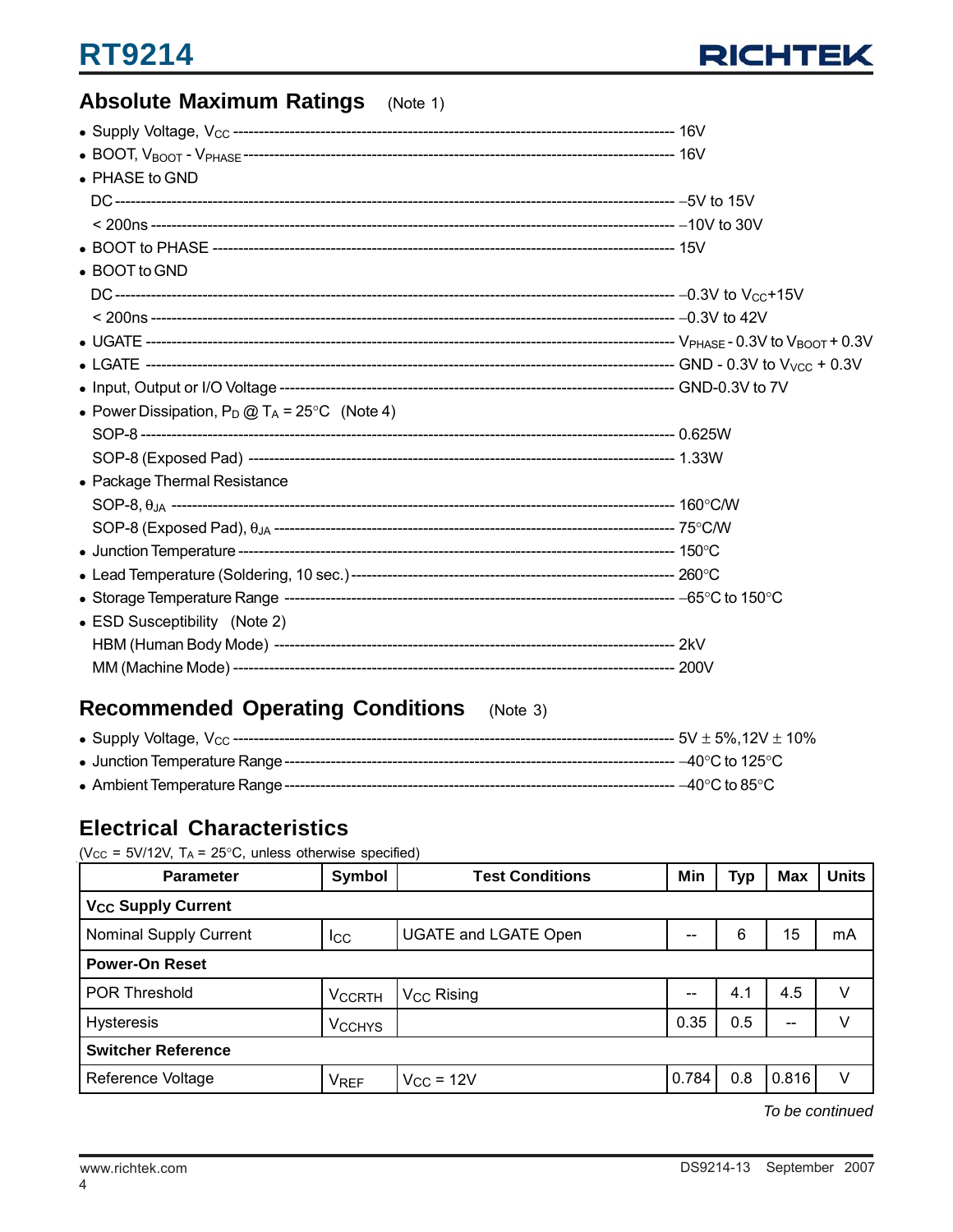| <b>Parameter</b>                                               | Symbol                    | <b>Test Conditions</b>                                                      | Min                    | <b>Typ</b> | <b>Max</b> | <b>Units</b> |
|----------------------------------------------------------------|---------------------------|-----------------------------------------------------------------------------|------------------------|------------|------------|--------------|
| <b>Oscillator</b>                                              |                           |                                                                             |                        |            |            |              |
| <b>Free Running Frequency</b>                                  | f <sub>OSC</sub>          | $V_{\text{CC}}$ = 12V                                                       | 250                    | 300        | 350        | kHz          |
| Ramp Amplitude                                                 | $\Delta V$ <sub>OSC</sub> | $V_{CC}$ = 12V                                                              | --                     | 1.5        |            | $V_{P-P}$    |
| <b>Error Amplifier (GM)</b>                                    |                           |                                                                             |                        |            |            |              |
| E/A Transconductance                                           | g <sub>m</sub>            |                                                                             | $-$                    | 0.2        | --         | ms           |
| Open Loop DC Gain                                              | A <sub>O</sub>            |                                                                             | $-$                    | 90         |            | dB           |
| <b>PWM Controller Gate Drivers (<math>V_{cc}</math> = 12V)</b> |                           |                                                                             |                        |            |            |              |
| <b>Upper Gate Source</b>                                       | <b>IUGATE</b>             | $V_{\text{BOOT}} - V_{\text{PHASE}} = 12V,$<br>$V_{UGATE} - V_{PHASE} = 6V$ | 0.6                    | 1          | --         | A            |
| <b>Upper Gate Sink</b>                                         | RUGATE                    | $V_{\text{BOOT}} - V_{\text{PHASE}} = 12V,$<br>$V_{UGATE} - V_{PHASE} = 1V$ | $-$                    | 4          | 8          | $\Omega$     |
| Lower Gate Source                                              | <b>ILGATE</b>             | $V_{CC}$ = 12V, $V_{LGATE}$ = 6V                                            | 0.6                    | 1          | --         | A            |
| Lower Gate Sink                                                | RLGATE                    | $V_{CC}$ = 12V, $V_{LGATE}$ = 1V                                            | $\qquad \qquad \cdots$ | 3          | 5          | $\Omega$     |
| Dead Time                                                      | Тот                       |                                                                             | --                     | --         | 100        | ns           |
| <b>Protection</b>                                              |                           |                                                                             |                        |            |            |              |
| FB Under-Voltage Trip                                          | $\Delta$ FBUVT            | <b>FB Falling</b>                                                           | 70                     | 75         | 80         | $\%$         |
| <b>OC Current Source</b>                                       | loc.                      | $V_{PHASE} = 0V$                                                            | 35                     | 40         | 45         | μA           |
| Soft-Start Interval                                            | $T_{\rm SS}$              |                                                                             | --                     | 3.5        |            | ms           |

**Note 1.** Stresses listed as the above "Absolute Maximum Ratings" may cause permanent damage to the device. These are for stress ratings. Functional operation of the device at these or any other conditions beyond those indicated in the operational sections of the specifications is not implied. Exposure to absolute maximum rating conditions for extended periods may remain possibility to affect device reliability.

- **Note 2.** Devices are ESD sensitive. Handling precaution recommended.
- **Note 3.** The device is not guaranteed to function outside its operating conditions.
- **Note 4.**  $\theta_{JA}$  is measured in the natural convection at  $TA = 25^{\circ}C$  on a low effective thermal conductivity test board of JEDEC 51-3 thermal measurement standard.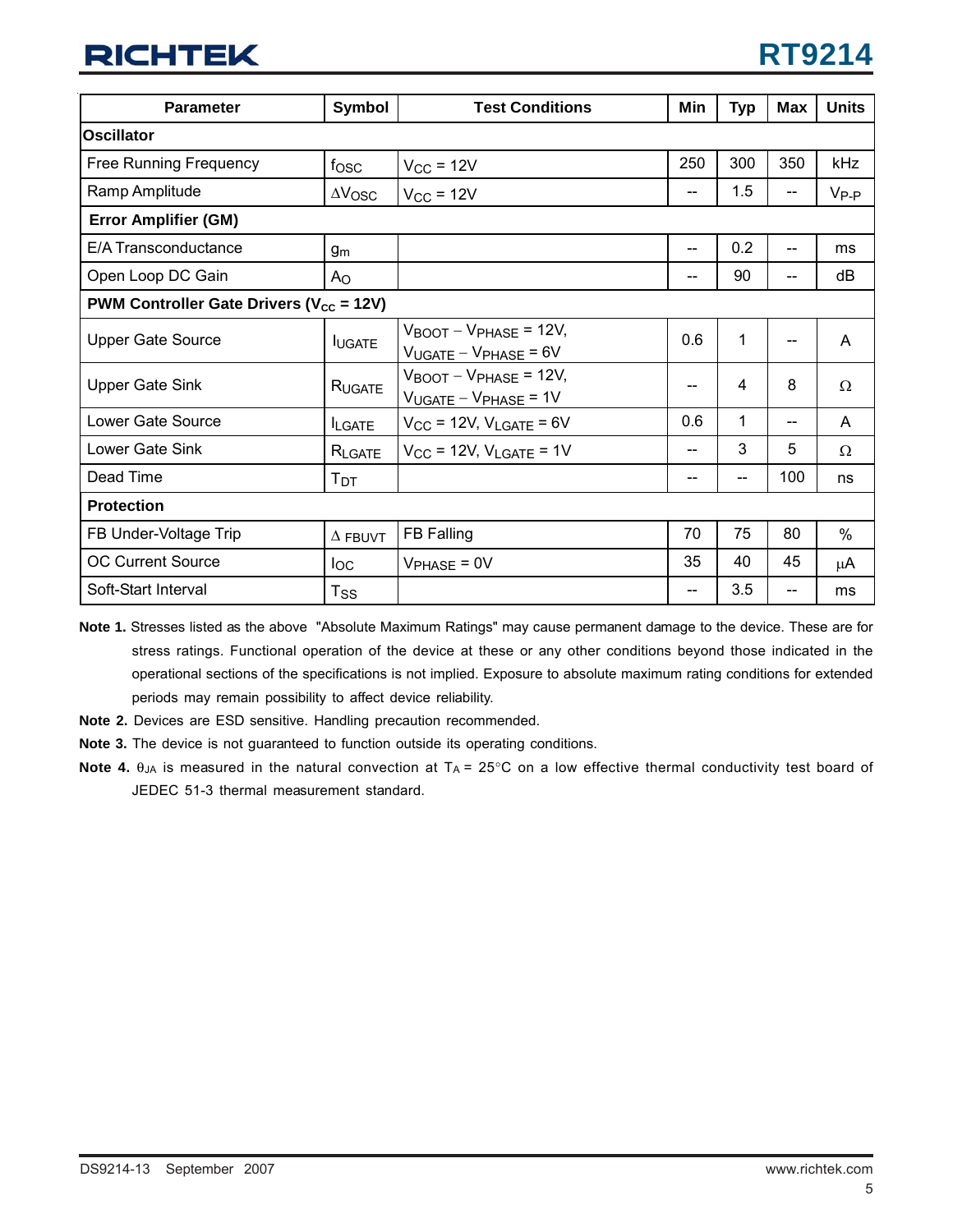## **Typical Operating Characteristics**









**Frequency vs. Temperature** 350 330 Frequency (kHz) Frequency (KHz) 310 290 270 250 -40 -10 20 50 80 110 140 Temperature (°C)

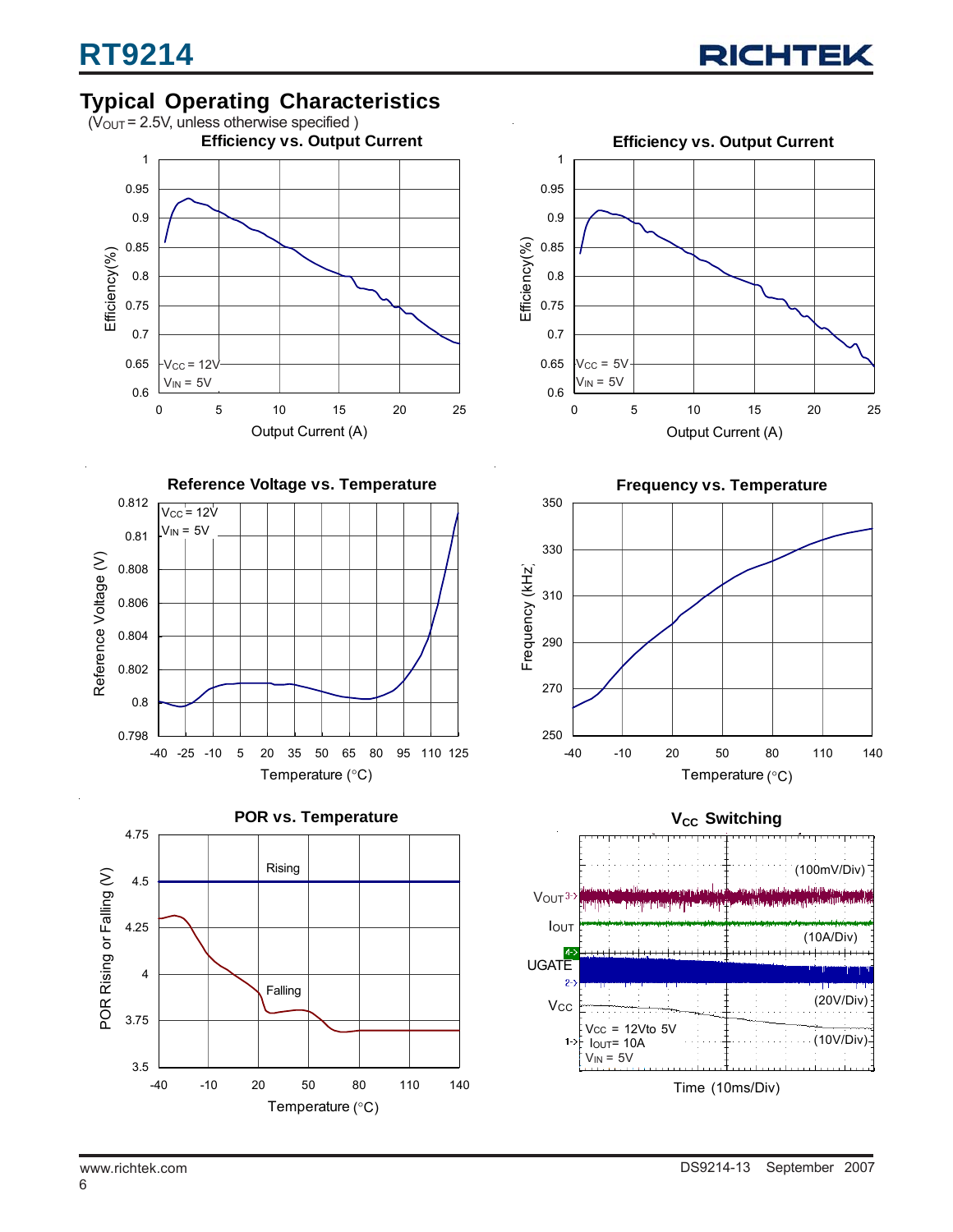





**Power Off**  $V_{\text{CC}}$ (10V/Div) VOUT<sub>2-2</sub>  $3-$ (2V/Div) VIN <del>. . . . . . . . .</del> (2V/Div)  $4-$ UGATE  $1 - \geq$ (10V/Div)  $I_{\text{OUT}} = 2A$  $+1+$ Time (5ms/Div)







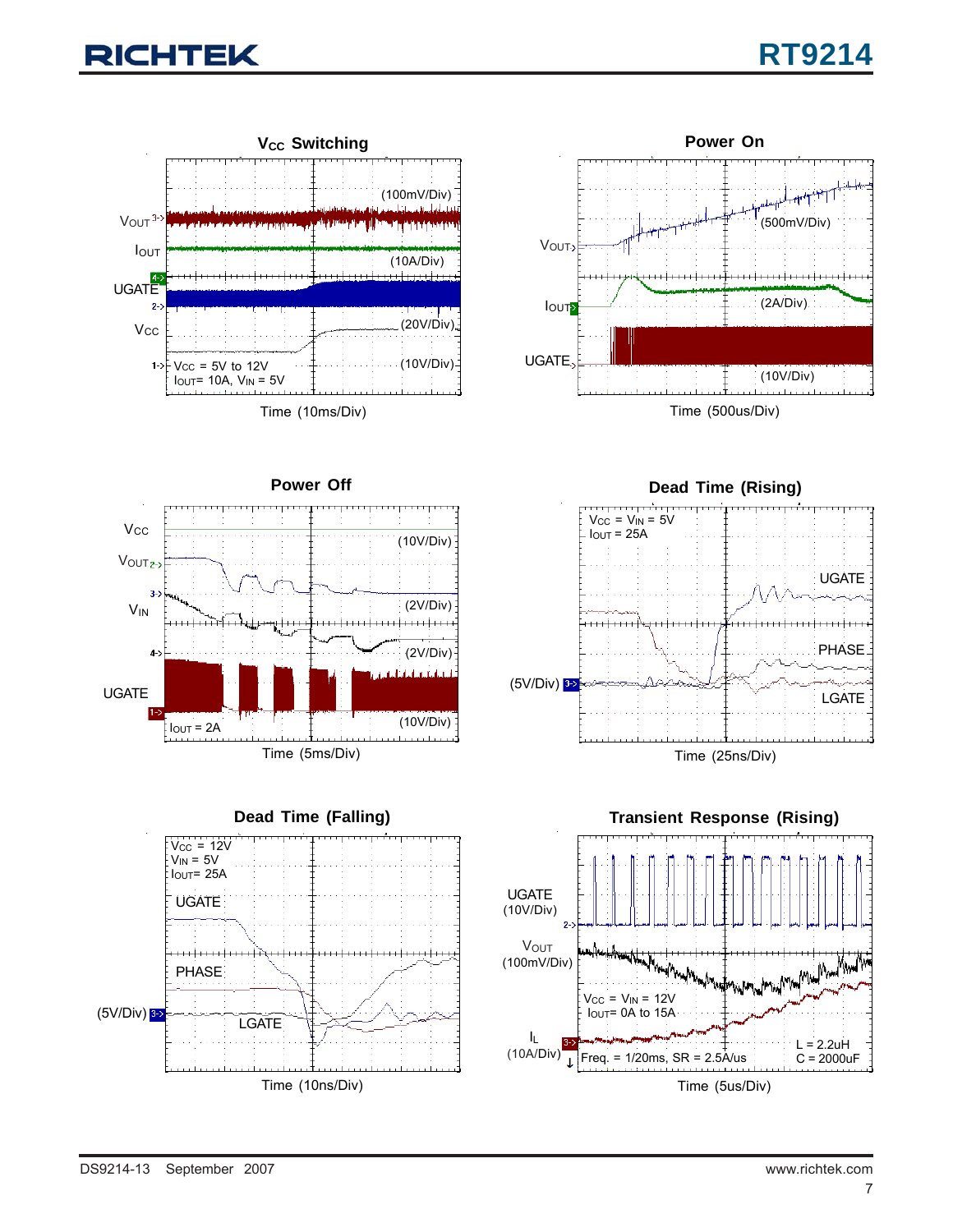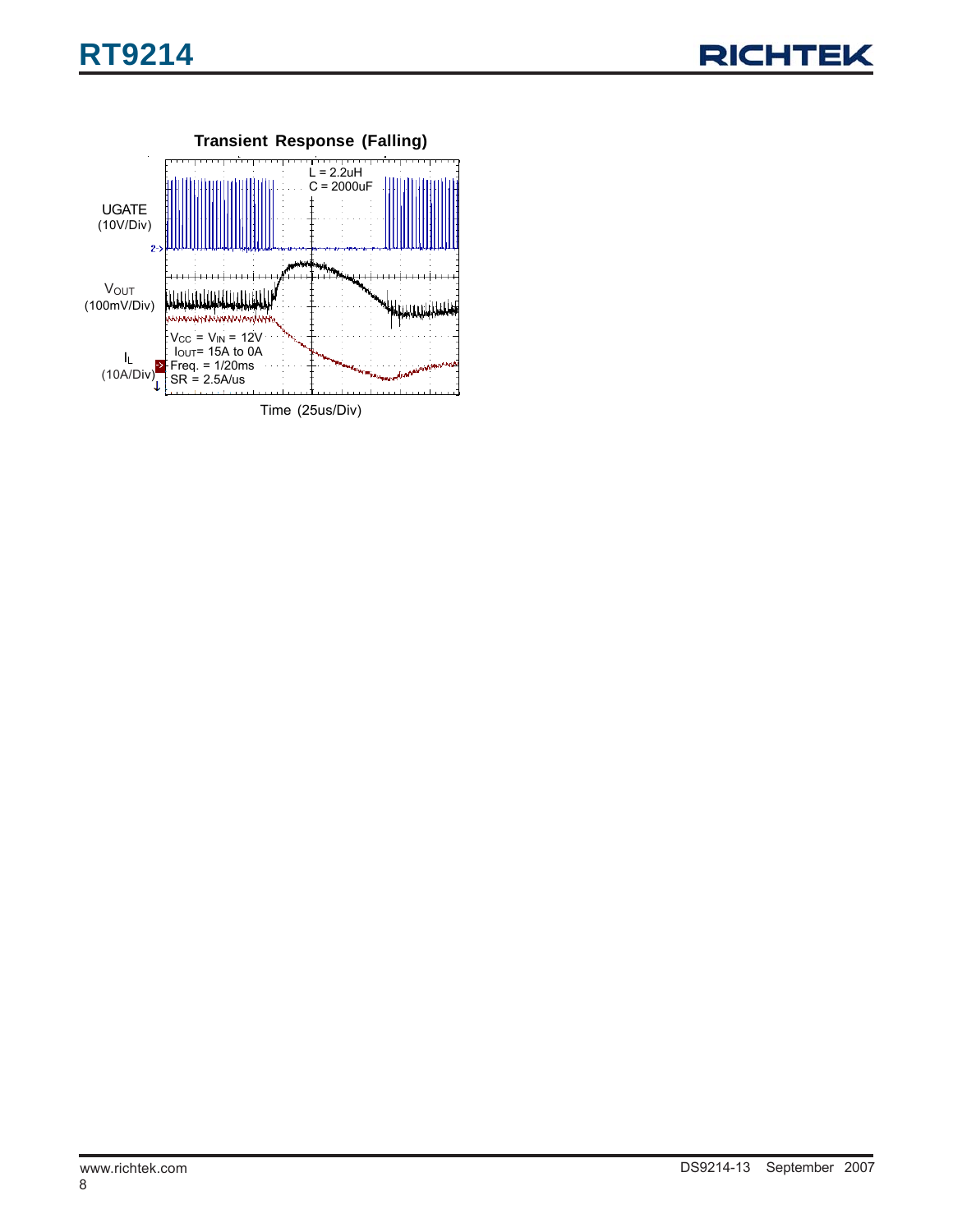## **Application Information**

### **Inductor Selection**

The selection of output inductor is based on the considerations of efficiency, output power and operating frequency. Low inductance value has smaller size, but results in low efficiency, large ripple current and high output ripple voltage. Generally, an inductor that limits the ripple current (ΔIL) between 20% and 50% of output current is appropriate. Figure 1 shows the typical topology of synchronous step-down converter and its related waveforms.











Figure 1. The waveforms of synchronous step-down converter

According to Figure 1 the ripple current of inductor can be calculated as follows :

$$
V_{IN} - V_{OUT} = L \frac{\Delta l_L}{\Delta t}; \quad \Delta t = \frac{D}{fs}; \quad D = \frac{V_{OUT}}{V_{IN}}
$$

$$
L = (V_{IN} - V_{OUT}) \times \frac{V_{OUT}}{V_{IN} \times fs \times \Delta l_L}
$$
(1)

Where :

 $V_{IN}$  = Maximum input voltage

 $V<sub>OUT</sub> = Output Voltage$ 

 $\Delta t$  = S1 turn on time

 $\Delta I_L$  = Inductor current ripple

 $f_S$  = Switching frequency

 $D = Duty$  Cycle

 $r<sub>C</sub>$  = Equivalent series resistor of output capacitor

### **Output Capacitor**

The selection of output capacitor depends on the output ripple voltage requirement. Practically, the output ripple voltage is a function of both capacitance value and the equivalent series resistance (ESR)  $r_c$ . Figure 2 shows the related waveforms of output capacitor.



Figure 2. The related waveforms of output capacitor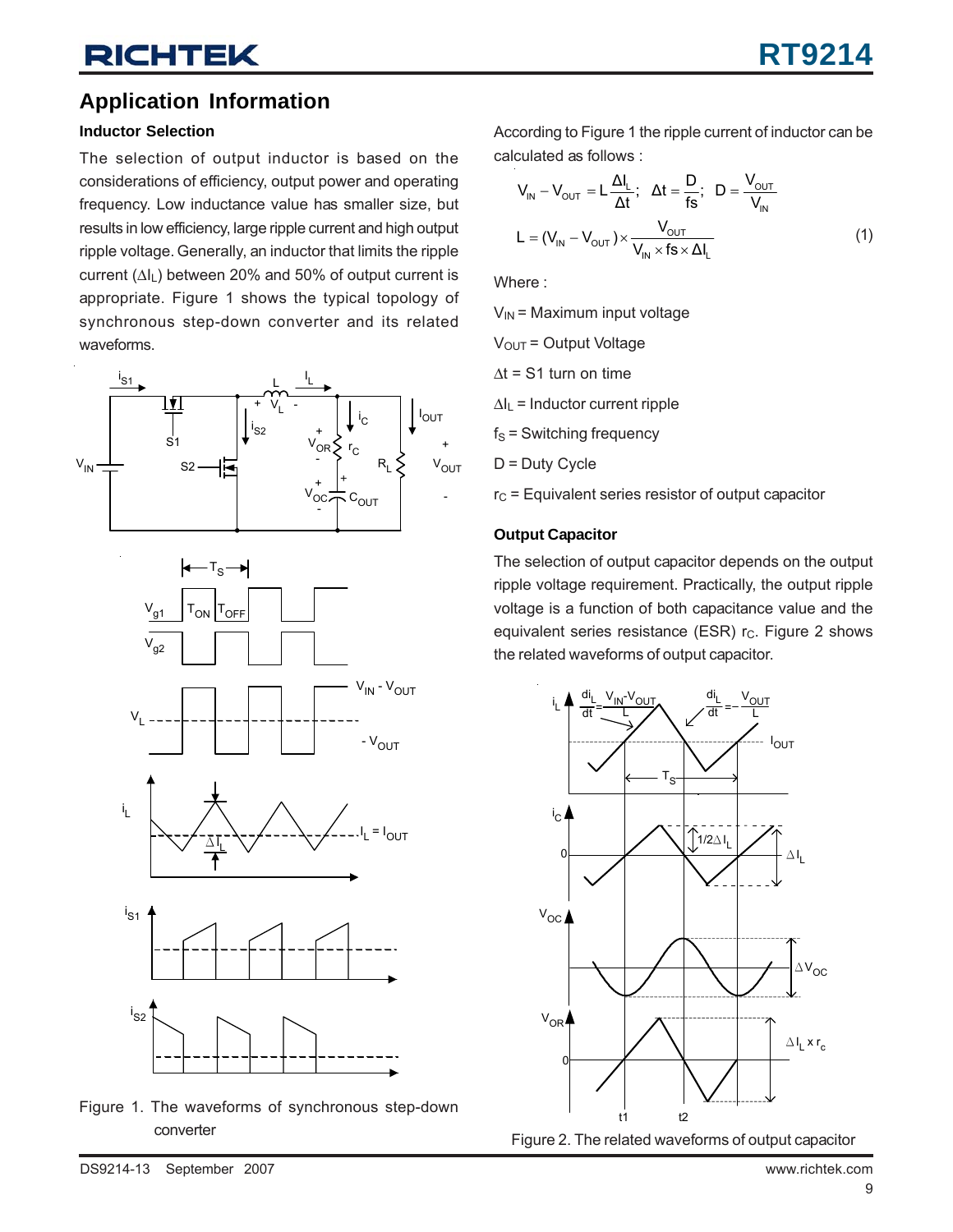The AC impedance of output capacitor at operating frequency is quite smaller than the load impedance, so the ripple current  $(\Delta I_L)$  of the inductor current flows mainly through output capacitor. The output ripple voltage is described as :

$$
\Delta V_{OUT} = \Delta V_{OR} + \Delta V_{OC}
$$
 (2)

$$
\Delta V_{\text{OUT}} = \Delta I_{\text{L}} \times \text{rc} + \frac{1}{C_{\text{O}}} \int_{t1}^{t2} \text{ ic dt} \tag{3}
$$

$$
\Delta V_{\text{OUT}} = \Delta I_{\text{L}} \times \Delta I_{\text{L}} \times \text{rc} + \frac{1}{8} \frac{V_{\text{OUT}}}{C_{\text{OL}}} (1 - D) T_{\text{S}}^2 \tag{4}
$$

where  $\Delta V_{OR}$  is caused by ESR and  $\Delta V_{OC}$  by capacitance. For electrolytic capacitor application, typically 90 to 95% of the output voltage ripple is contributed by the ESR of output capacitor. So Equation (4) could be simplified as :

$$
\Delta V_{\text{OUT}} = \Delta I_{\text{L}} \times r\text{c}
$$
 (5)

Users could connect capacitors in parallel to get calculated ESR.

### **Input Capacitor**

The selection of input capacitor is mainly based on its maximum ripple current capability. The buck converter draws pulsewise current from the input capacitor during the on time of S1 as shown in Figure 1. The RMS value of ripple current flowing through the input capacitor is described as :

$$
Irms = I_{OUT} \sqrt{D(1-D)} \quad (A)
$$
 (6)

The input capacitor must be cable of handling this ripple current. Sometime, for higher efficiency the low ESR capacitor is necessarily.

### **PWM Loop Stability**

RT9214 is a voltage mode buck converter using the high gain error amplifier with transconductance (OTA, Operational Transconductance Amplifier).

The transconductance :

dVm  $GM = \frac{dI_{OUT}}{dt}$ 

The mid-frequency gain :

$$
dV_{OUT} = dl_{OUT} Z_{OUT} = GMdV_{IN} Z_{OUT}
$$

$$
G = \frac{dV_{OUT}}{dV_{IN}} = GMZ_{OUT}
$$

 $Z_{\text{OUT}}$  is the shut impedance at the output node to ground (see Figure 3 and Figure 4),



Figure 3. A Type 2 error-amplifier with shut network to ground



Figure 4. Equivalent circuit

Pole and Zero :

$$
F_P = \frac{1}{2\pi \times R_1 C_2}
$$
;  $F_Z = \frac{1}{2\pi \times R_1 C_1}$ 

We can see the open loop gain and the Figure 3 whole loop gain in Figure 5.



Figure 5. Gain with the Figure 2 circuit

RT9214 internal compensation loop :

$$
GM = 0.2ms
$$
,  $R1 = 75k\Omega$ ,  $C1 = 2.5nF$ ,  $C2 = 10pF$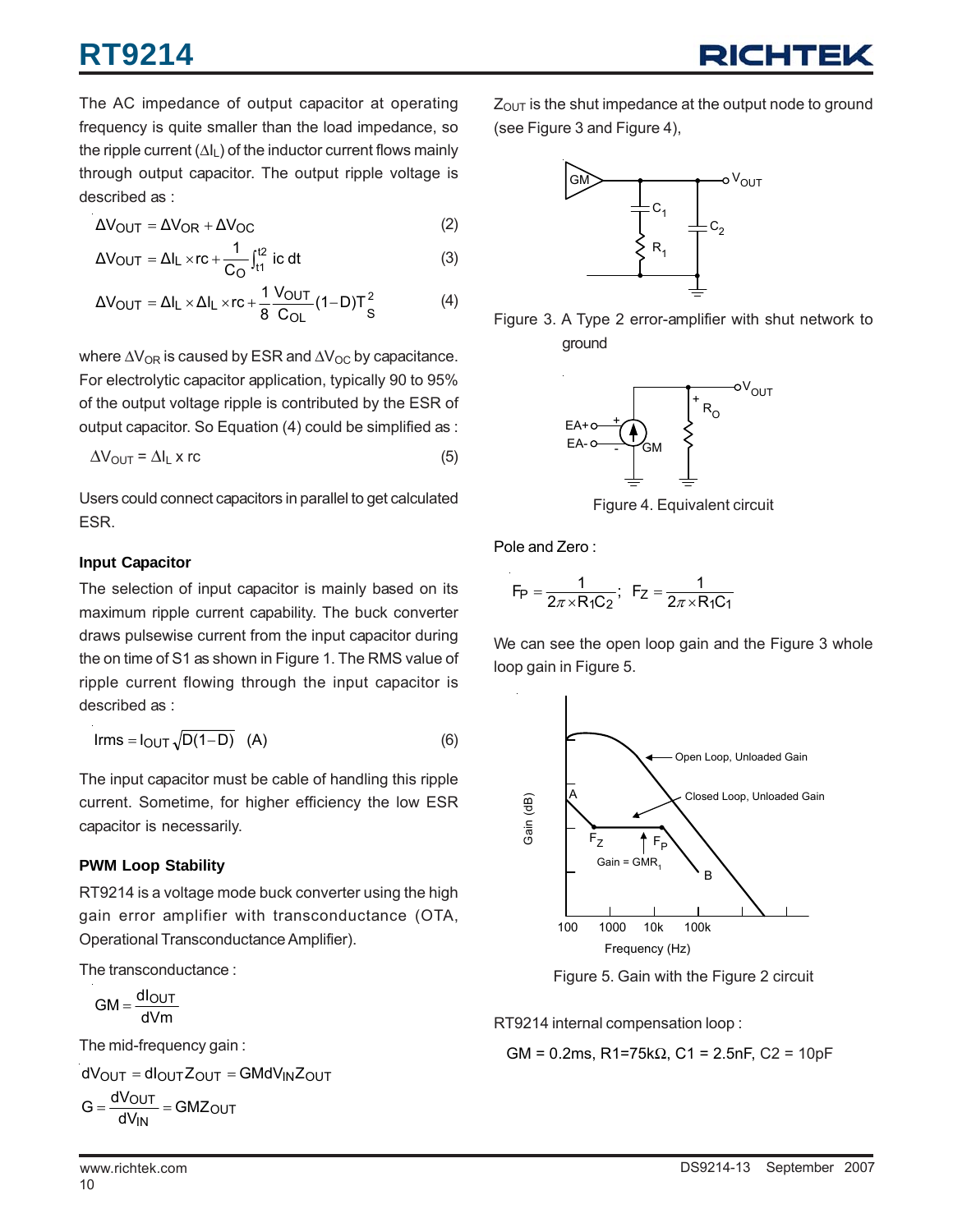### **OPS (Over Current Setting, VIN\_POR and Shutdown)**

### **1.OCP**

Sense the low-side MOSFET's  $R_{DS(ON)}$  to set over-current trip point.

Connecting a resistor ( $R_{OCSET}$ ) from this pin to the source of the upper MOSFET and the drain of the lower MOSFET sets the over-current trip point. R<sub>OCSET</sub>, an internal 40μA current source, and the lower MOSFET on resistance, R<sub>DS(ON)</sub>, set the converter over-current trip point  $(I<sub>OSET</sub>)$  according to the following equation :

$$
I_{OCSET} = \frac{40uA \times R_{OCSET} - 0.4V}{R_{DS(ON)}}
$$
 of the lower MOSFET

OPS pin function is similar to RC charging or discharging circuit, so the over-current trip point is very sensitive to parasitic capacitance (ex. shut-down MOSFET) and the duty ratio.

Below Figures say those effect. And test conditions are Rocset = 15kΩ (over -current trip point = 20.6A), Low-side MOSFET is IR3707.

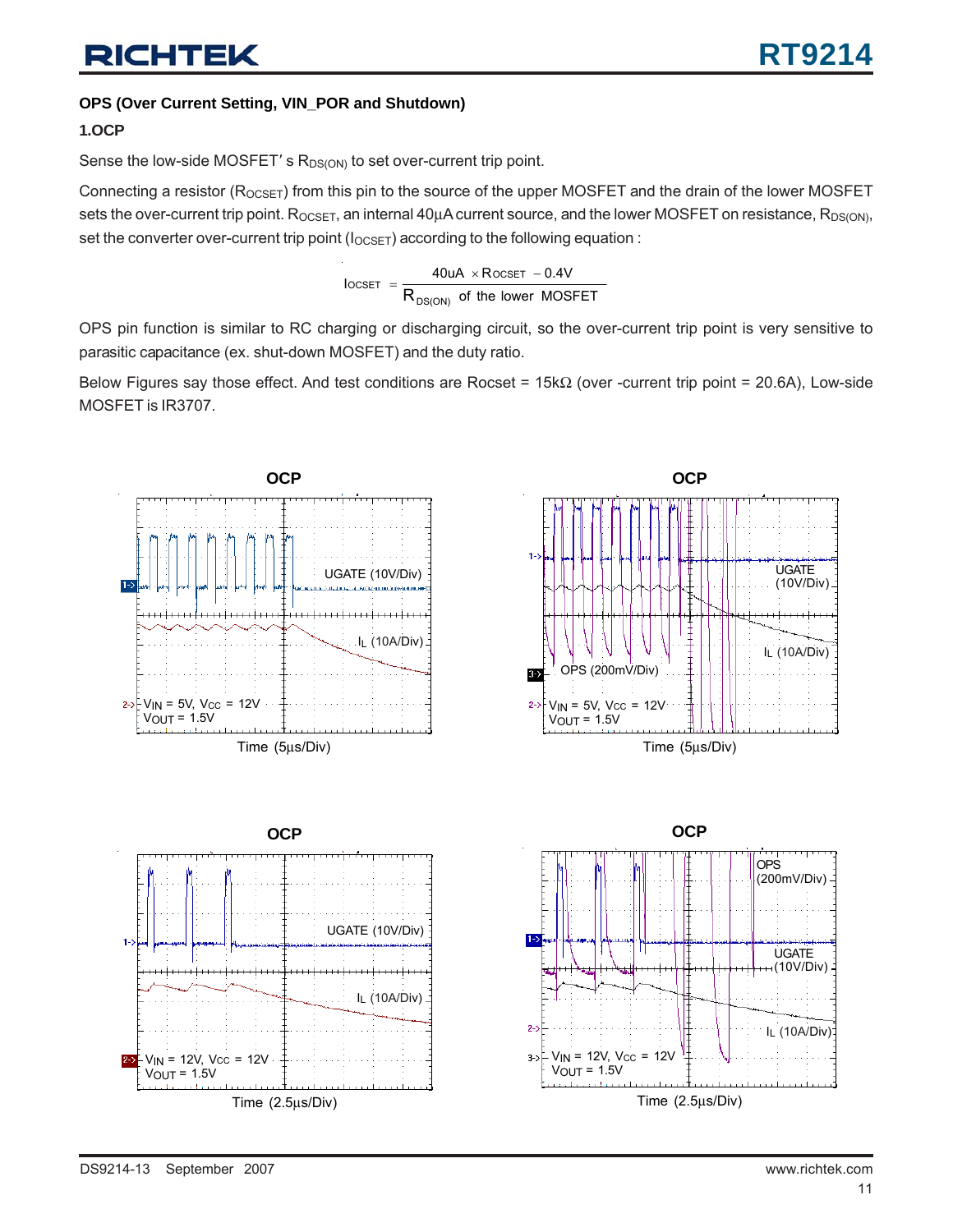### **2. VIN\_POR**

UGATE will continuously generate a 10kHz clock with 1% duty cycle before  $V_{\text{IN}}$  is ready.  $V_{\text{IN}}$  is recognized ready by detecting  $V_{OPS}$  crossing 1.5V four times (rising  $&$ falling). R<sub>OCSET</sub> must be kept lower than 37.5k $\Omega$  for large  $R_{OCSET}$  will keep  $V_{OPS}$  always higher than 1.5V. Figure 6 shows the detail actions of OCP and POR. It is highly recommend-ed that  $R_{OCSET}$  be lower than 30k $\Omega$ .





### **3. Shutdown**

Pulling low the OPS pin by a small single transistor can shutdown the RT9214 PWM controller as shown in typical application circuit.

### **Soft Start**

A built-in soft-start is used to prevent surge current from power supply input during power on. The soft-start voltage is controlled by an internal digital counter. It clamps the ramping of reference voltage at the input of error amplifier and the pulse-width of the output driver slowly. The typical soft-start duration is 3ms.



### 1) Mode 1 (SS< Vramp\_valley)

Initially the COMP stays in the positive saturation. When  $SS < V_{\text{RAMP-ValueV}}$ , there is no non-inverting input available to produce duty width. So there is no PWM signal and  $V_{\text{OUT}}$  is zero.

#### 2) Mode 2 (V<sub>RAMP\_Valley</sub>< SS< Cross-over)

When SS>V<sub>RAMP</sub> <sub>Valley</sub>, SS takes over the non-inverting input and produce the PWM signal and the increasing duty width according to its magnitude above the ramp signal. The output follows the ramp signal, SS. However while  $V_{\text{OUT}}$  increases, the difference between  $V_{\text{OUT}}$  and SSE (SS  $-$  V<sub>GS</sub>) is reduced and COMP leaves the saturation and declines. The takeover of SS lasts until it meets the COMP. During this interval, since the feedback path is broken, the converter is operated in the open loop.

#### 3) Mode3 ( Cross-over<  $SS < V_{GS} + V_{REF}$ )

When the Comp takes over the non-inverting input for PWM Amplifier and when SSE (SS  $-V_{GS}$ ) < V<sub>REF</sub>, the output of the converter follows the ramp input, SSE (SS –  $V_{GS}$ ). Before the crossover, the output follows SS signal. And when Comp takes over SS, the output is expected to follow SSE (SS –  $V_{GS}$ ). Therefore the deviation of  $V_{GS}$  is represented as the falling of  $V_{\text{OUT}}$  for a short while. The COMP is observed to keep its decline when it passes the cross-over, which shortens the duty width and hence the falling of  $V_{\text{OUT}}$  happens.

Since there is a feedback loop for the error amplifier, the output' s response to the ramp input, SSE (SS  $-$  V<sub>GS</sub>) is lower than that in Mode 2.

4) Mode 4 
$$
(SS > V_{GS} + V_{REF})
$$

When  $SS > V_{GS} + V_{REF}$ , the output of the converter follows the desired  $V_{RFF}$  signal and the soft start is completed now.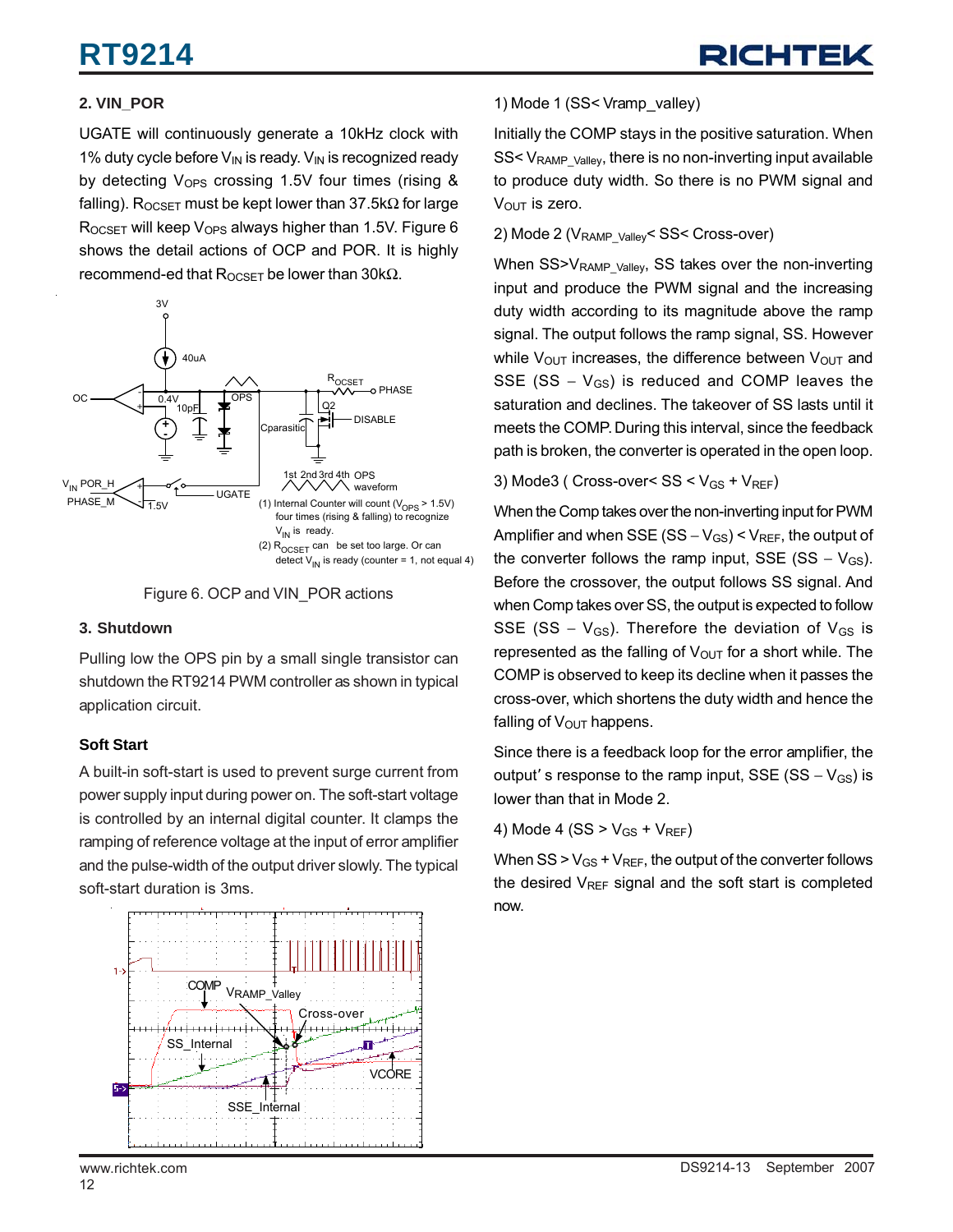# **RT9214**

### **Under Voltage Protection**

The voltage at FB pin is monitored and protected against UV (under voltage). The UV threshold is the FB or FBL under 80%. UV detection has 15μs triggered delay. When OC is trigged, a hiccup restart sequence will be initialized, as shown in Figure 7 Only 4 times of trigger are allowed to latch off. Hiccup is disabled during soft-start interval, but UV\_FB has some difference from OC, it will always trigger  $V_{IN}$  power sensing after 4 times hiccup, as shown in Figure 8.



Figure 7. UV and OC trigger hiccup mode



Figure 8, UV FB trigger V<sub>IN</sub> power sensing

### **PWM Layout Considerations**

MOSFETs switch very fast and efficiently. The speed with which the current transitions from one device to another causes voltage spikes across the interconnecting impedances and parasitic circuit elements. The voltage spikes can degrade efficiency and radiate noise, that results in over-voltage stress on devices. Careful component placement layout and printed circuit design can minimize the voltage spikes induced in the converter. Consider, as an example, the turn-off transition of the upper MOSFET prior to turn-off, the upper MOSFET was carrying the full load current. During turn-off, current stops flowing in the upper MOSFET and is picked up by the low side MOSFET or schottky diode. Any inductance in the switched current path generates a large voltage spike during the switching interval. Careful component selections, layout of the critical components, and use shorter and wider PCB traces help in minimizing the magnitude of voltage spikes.

There are two sets of critical components in a DC-DC converter using the RT9214. The switching power components are most critical because they switch large amounts of energy, and as such, they tend to generate equally large amounts of noise. The critical small signal components are those connected to sensitive nodes or those supplying critical bypass current.

The power components and the PWM controller should be placed firstly. Place the input capacitors, especially the high-frequency ceramic decoupling capacitors, close to the power switches. Place the output inductor and output capacitors between the MOSFETs and the load. Also locate the PWM controller near by MOSFETs.

A multi-layer printed circuit board is recommended.

Figure 9 shows the connections of the critical components in the converter. Note that the capacitors  $C_{IN}$  and  $C_{OUT}$ each of them represents numerous physical capacitors. Use a dedicated grounding plane and use vias to ground all critical components to this layer. Apply another solid layer as a power plane and cut this plane into smaller islands of common voltage levels. The power plane should support the input power and output power nodes. Use copper filled polygons on the top and bottom circuit layers for the PHASE node, but it is not necessary to oversize this particular island. Since the PHASE node is subjected to very high dV/dt voltages, the stray capacitance formed between these island and the surrounding circuitry will tend to couple switching noise. Use the remaining printed circuit layers for small signal routing. The PCB traces between the PWM controller and the gate of MOSFET and also the traces connecting source of MOSFETs should be sized to carry 2A peak currents.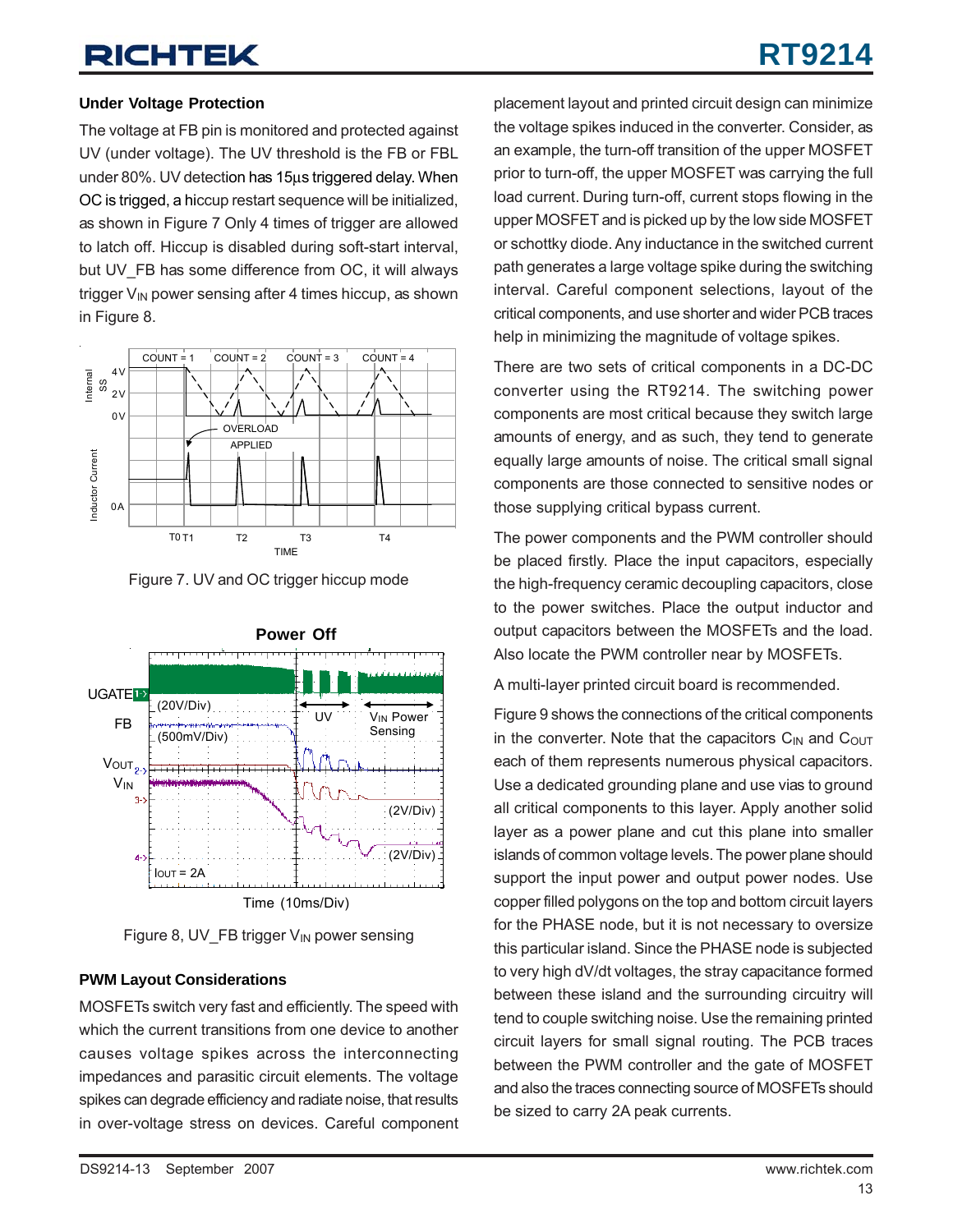

Figure 9. The connections of the critical components in the converter

Below PCB gerber files are our test board for your reference :



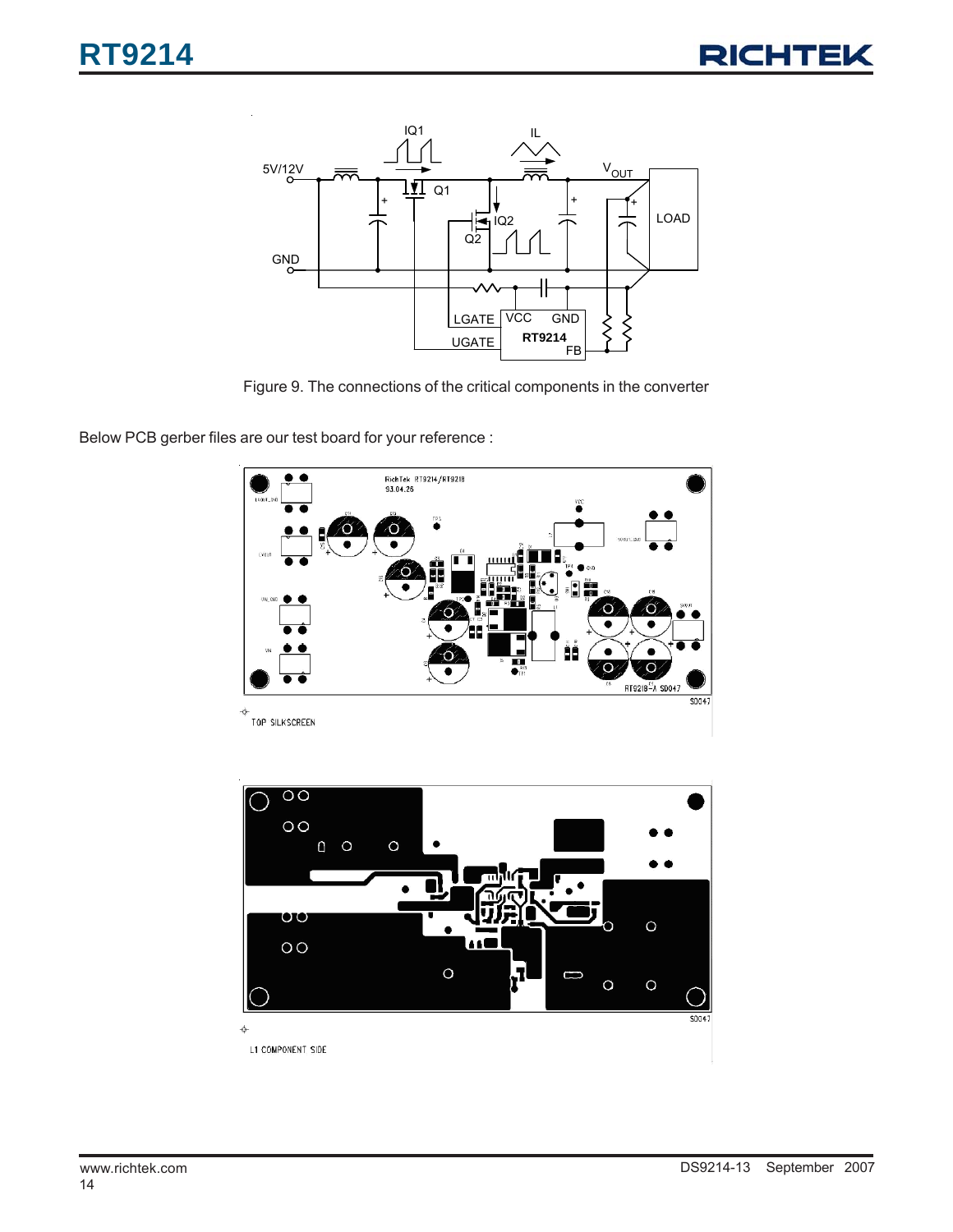

According to our test experience, you must still notice two items to avoid noise coupling :

1.The ground plane should not be separated.

 $2.V<sub>CC</sub>$  rail adding the LC filter is recommended.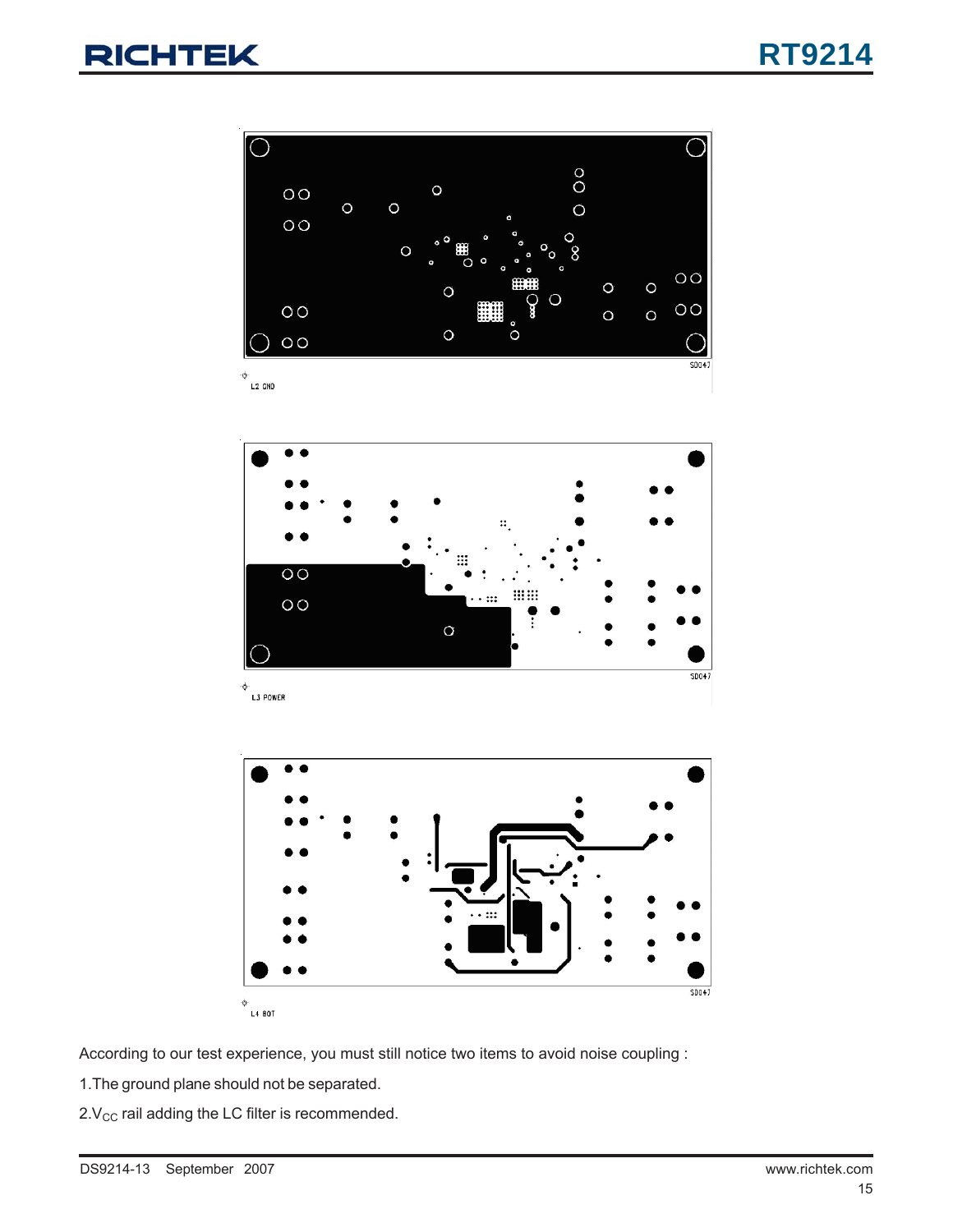## **Outline Dimension**



|        | <b>Dimensions In Millimeters</b> |       | <b>Dimensions In Inches</b> |            |  |
|--------|----------------------------------|-------|-----------------------------|------------|--|
| Symbol | Min                              | Max   | Min                         | <b>Max</b> |  |
| A      | 4.801                            | 5.004 | 0.189                       | 0.197      |  |
| B      | 3.810                            | 3.988 | 0.150                       | 0.157      |  |
| C      | 1.346                            | 1.753 | 0.053                       | 0.069      |  |
| D      | 0.330                            | 0.508 | 0.013                       | 0.020      |  |
| F      | 1.194                            | 1.346 | 0.047                       | 0.053      |  |
| н      | 0.170                            | 0.254 | 0.007                       | 0.010      |  |
|        | 0.050                            | 0.254 | 0.002                       | 0.010      |  |
| J      | 5.791                            | 6.200 | 0.228                       | 0.244      |  |
| М      | 0.400                            | 1.270 | 0.016                       | 0.050      |  |

**8-Lead SOP Plastic Package**